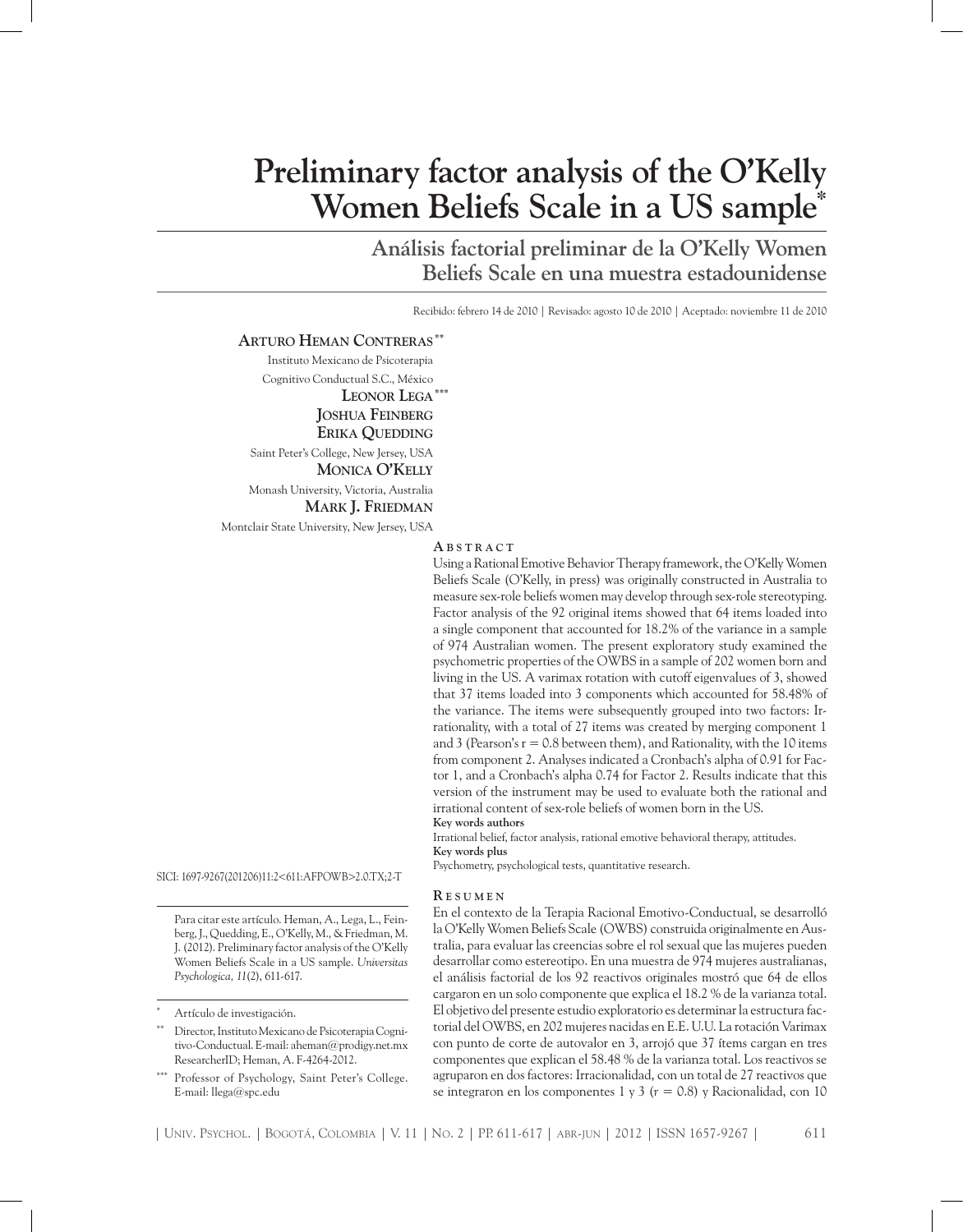reactivos integrados en el componente 2. El alfa de Cronbach fue de 0.91 para el Factor 1 y de 0.74 para el Factor 2. Los resultados indican que esta versión del instrumento puede ser usada para evaluar tanto el contenido racional como el irracional de las creencias sobre el rol sexual de las mujeres nacidas en E.E. U.U.

**Palabras clave autores**

Creencias irracionales, análisis factorial, terapia comportamental emocional-emotiva, actitudes.

**Palabras clave descriptores**

Psicometría, pruebas psicológicas, investigación cuantitativa.

The purpose of this study was to investigate the psychometric characteristics of the O'Kelly Women Beliefs Scale (OWBS) in a sample of women born and living in the US. Originally developed in Australia (O'Kelly, in press) the OWBS measures specific sex-role beliefs in women.

The OWBS was developed based on the irrational demands that women place on themselves as outlined by Wolfe and Naimark (1991) as a alternative to the much used Bem Sex Role Inventory ([BSRI], Bem, 1981), which has attracted considerable criticism (O'Kelly, in press). Following suggestions by critics of the BSRI (Locksley & Colton, 1979), the OWBS was developed within a new theoretical perspective regarding formal and structural features of cognitive organization where behavior rules would begin with concepts of more immediate relevance for self perception and self-direction rather than global psychological constructs related to sex role orientation as in the BSRI.

The OWBS is a self-report measure which may have some limitation in reflecting an individual's true irrational beliefs. Ellis (1973) suggested that irrational beliefs are just below the top level of consciousness and that the traditional wording of beliefs in Rational Emotive Behavior Therapy (REBT) terminology may not lead a respondent to interpret a phrase in the same way as the rational-emotive behavior therapist writing the item would. Given this limitation, however, Ellis (1989) believed that self report measures can still be a fairly good measures of irrationality. Self report measures of beliefs have been used with meaningful results by others (Bernard, 1990; Burgess, 1986; Robin, DiGiuseppe, & Naimark, 1990). Furthermore, they seem to be

useful tools in cross-cultural studies (Lega & Ellis, 2001) designed to gather data on the beliefs of individuals across different ethno-cultural backgrounds.

A number of steps were involved in the development of the initial O'Kelly Women's Belief Scales (OWBS). Twenty-three demands that women place on themselves were extracted from those mentioned by Wolfe and Naimark (1991) to form the basis of the OWBS. The Demands were then rewritten to reflect the four irrational thought processes REBT centers on. In addition to the Demands or "should be's" the statements were written to reflect Awfulizing, Low Frustration Tolerance, and Generalized Rating , in this case Negative Self Rating (Burgess, 1990; Campbell, 1985; Ellis, 1977, 1984). One third of the items were rewritten in a rational form to increase the scale's ability to discriminate (DiGiuseppe, Robin, Leaf, & Gormon, 1989) and to avoid response bias (Judd, Smith, & Kiddler, 1991). The items were then randomly arranged. Subjects were asked to indicate the extent of their agreement with each item on a five point Likert-type scale, ranging from 1- Strong disagreement to 5- Strong agreement. For the irrational items the higher the score, the higher the adherence to traditional beliefs.

The original study developing the OWBS (O'Kelly, in press) explored the beliefs of women working in a large, general, multi-site, teaching hospital in suburban Melbourne, Australia. The women had comparable work conditions and were in a variety of occupational categories such as cleaners, kitchen staff, clerical staff, nurses, health professionals and in managerial roles. Questionnaires were sent to 2560 women. Of these 974 (38%) were returned with all or part of the questionnaire completed.

Principal component analysis (SPSS, 1988) on the data from the 974 Australian subjects for the 92 items (61 "irrational" items and 31 "rational" items) showed a single component labeled "General Traditional Beliefs". This factor included 64 of the 92 items, and accounted for 18.2% of the variance. A Cronbach's alpha of 0.95 indicated high internal consistency.

These results were consistent with the REBT model. They were all sources of irrationality, and included the irrational thought processes of Awfulz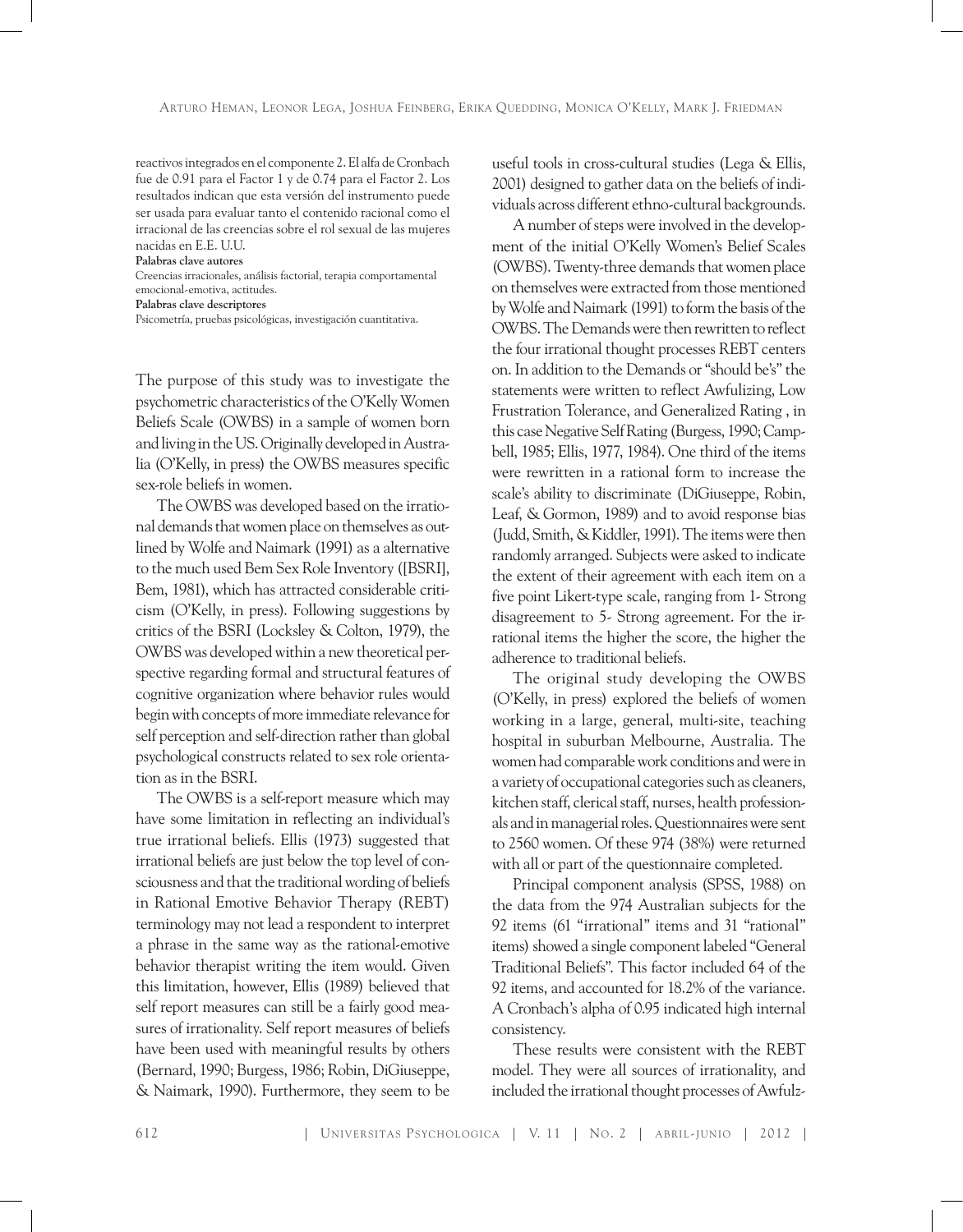ing, Low Frustration Tolerance, and Negative Self Rating which are derived from one single factor; the musts and shoulds, or absolutistic, rigid demands in the thought process of the individual.

Three tests were chosen to assess the concurrent validity of the OWBS (O'Kelly, in press): The BSRI short form (Bem, 1981), the short version (25 items) of the Attitudes toward Women Scale ([AWS], Spence, Helmreich, & Stapp, 1973), and The Tradition-Egalitarian Sex Role Scale ([TESR], Larsen & Long, 1988). Results showed that none of the OWBS subscales were correlated with the Femininity scale of the BSRI, and that .the OWBS was negatively correlated with the ATW and TESR scales as expected. The results also suggest that the OWBS, the AWS and the TESR measuring a similar underlying concept or construct, a construct that the BSRI does not measure.

Although Australia and the US are Englishspeaking countries, Matsumoto (2000) suggests that establishing ethno-cultural equivalence in meaning and measurement of concepts is a necessary step in making valid multi-national comparisons.

Brislin (1973) proposes the use of the Back-Translation Method for equivalency of meaning of the concepts, where adaptations were made in the wording of the OWBS from "Australian" English to "US" English (i.e. the spelling of words like "behaviour" vs. "behavior") by two researchers who familiar with the regional uses of the language in both countries.

The use of the same procedure in the statistical analysis of the data, a principal component analysis (SPSS), may be utilized for equivalency in the measurement of the concepts in the Australian sample and in a sample of women in the US.

# **Method**

#### *Participants*

The sample consisted of 202 women born and living in the US, as were their parents and their grandparents. Their ages ranged from 17 to 69 years, with an average age of *M* = 32.6 years and a standard devia- $\text{tion of SD} = 15.04.$ 

## *Instrument*

The "US version" of the original 92 items of the OWBS, with its five-point Likert-type scale, ranging from 1 = *Strong disagreement* to 5 = *Strong agreement* to indicate the extent of the respondent's agreement with each item, was individually administered to the US sample.

## *Procedure*

The US version of the OWBS, were distributed to female students in a number of Psychology courses in several northeast liberal arts colleges. A factor analysis (SPSS, version 11) was used on the data (Rotation Method: Varimax with Kaiser Normalization, Eigen Value of greater than 3; Extraction Method: Principal Component Analysis with a minimum of 0.4). In addition, Cronbach's alphas were used as reliability statistics for the extracted factors.

# **Results**

## *Construct Validity*

The data was initially examined to make sure it met the requirements for factor analysis: None of the items had a kurtosis larger than 2, and all the items included showed a response pattern where the variance was spread out among the five response options, and where none of them had 75% or higher of the responses in any given option.

Factor analysis was then used to explore if the US data would show factors equivalent to those obtained in the original Australian study. Items were selected on the basis of good convergent validity (extraction values of .4 and above), and discriminant validity (if an item loaded in two factors, the difference in their extraction values was 0.15 or above).

Bartlett's Test of sphericity was significant, and Kaiser-Meyer-Olkin measure of sampling adequacy was very good (KMO =  $0.935$ ), which further supported the selection of factor analysis as the appropriate statistical method for this study.

After a principal components analysis using varimax rotation, and a careful examination of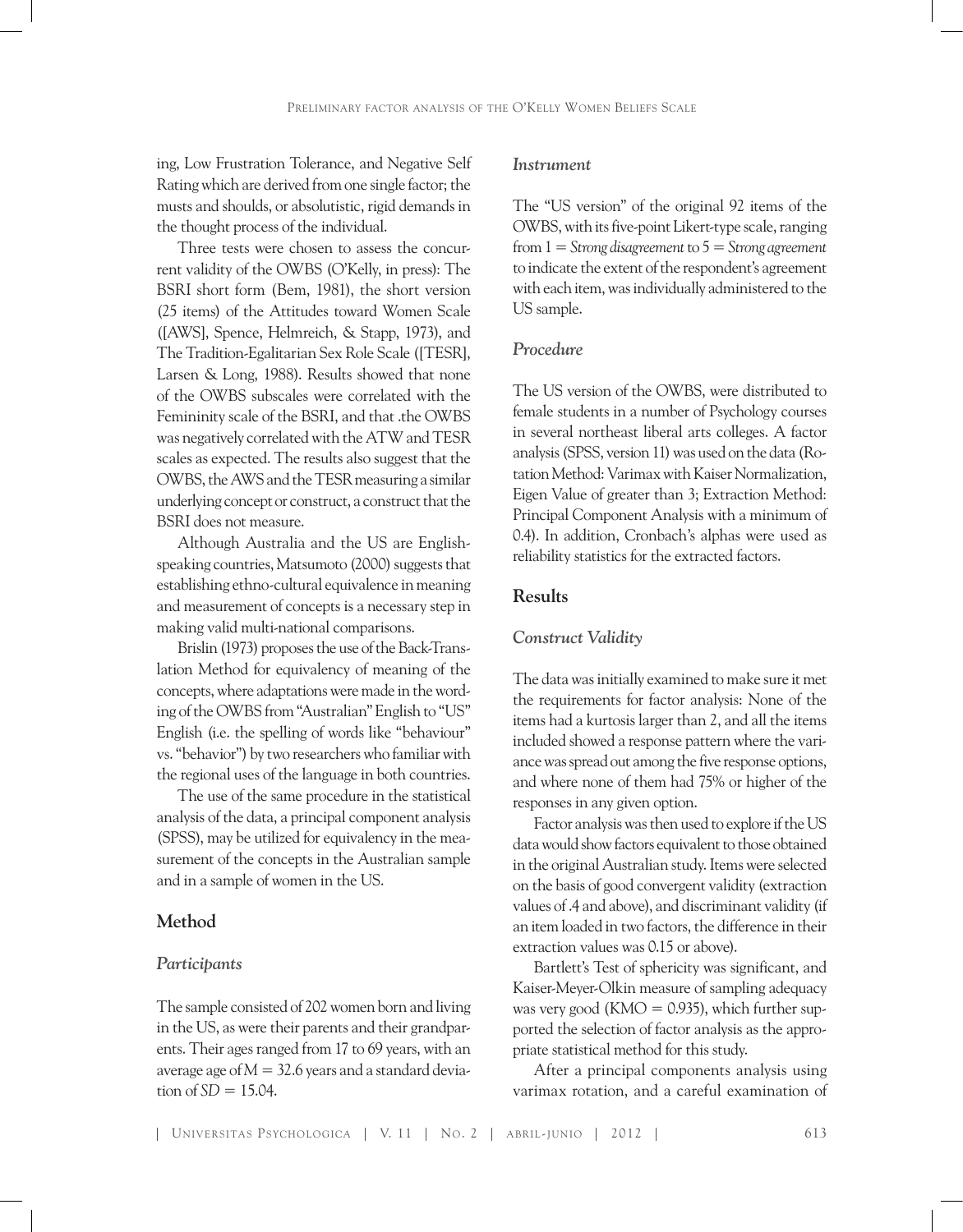items' content to try to establish the correct labels, the first 3 factors which accounted for 58.48% of the variance were selected. Of the original 92 items, 37 were selected on the basis of extraction values of 0.4 or above in any given factor, which corresponds in the US sample to 40.21% of the items in the original Australian instrument.

Table 1 shows the selected items, their content (27 "irrational", and 10 "rational"), their extraction value, and their factor loadings in the 3 components of the initial analysis. Factor 1, which included 14

items, and Factor 3, which included 13 items, were labeled "Irrational". Factor 2, with 10 items, was labeled "Rational". Extraction values ranged from 0.4 to 0.81: 16% of them ranged between 0.4 and 0.5, 37.8% were above 0.6, and 45.9 % were above 0.7.

As also shown in Table 1, 32 out of the 37 items overlap with those from the original Australian study.

As shown in Table 2, Cronbach's alphas ranging between 0.74 and 0.86 indicated high internal consistency.

## **Table** 1

*General content and weight of the 37 items loading 58.48 % of the variance, and their correspondence to those in the original Australian scale*

| No.   | Item                                                                                                                      | $F-1$ | $F-2$ | $F - 3$ | Content    |
|-------|---------------------------------------------------------------------------------------------------------------------------|-------|-------|---------|------------|
| $*12$ | If I do not satisfy the wishes of others, particularly the men in my life, it<br>would be unbearable.                     | 0.53  |       |         | Irrational |
| $*13$ | I should not try to get better pay/work conditions.                                                                       | 0.71  |       |         | Irrational |
| $*16$ | It would be unbearable if I did not have someone stronger than myself to<br>rely on.                                      | 0.67  |       |         | Irrational |
| $*29$ | If my children have problems it goes to show that I am a failure                                                          | 0.718 |       |         | Irrational |
| $*41$ | It would be terrible if I did not do all I could to make myself look attracti-<br>ve.                                     | 0.676 |       |         | Irrational |
| $*50$ | It would be so uncomfortable if I challenged the decisions and advice of the<br>men in my life that I could not stand it. | 0.71  |       |         | Irrational |
| $*55$ | It would be awful if I did not satisfy the wishes of the men in my life.                                                  | 0.751 |       |         | Irrational |
| $*61$ | I cannot stand doing things (e.g., mathematics) that are too difficult for<br>me as a woman to understand.                | 0.489 |       |         | Irrational |
| $*64$ | For me to try to get better pay/work conditions would be terrible.                                                        | 0.709 |       |         | Irrational |
| $*69$ | I must have a husband/male partner.                                                                                       | 0.606 |       |         | Irrational |
| $*72$ | I would not be a worthwhile person if I acted assertively with men.                                                       | 0.686 |       |         | Irrational |
| $*76$ | It would be terrible if I put my desires or wishes first.                                                                 | 0.719 |       |         | Irrational |
| $*82$ | If my appearance or behavior is such that others fee inadequate around me,<br>then I am a hopeless person.                | 0.712 |       |         | Irrational |
| 86    | It is so unpleasant if I take my work too seriously that I could not stand it if<br>I did.                                | 0.746 |       |         | Irrational |
| $*27$ | Things should go well in my family.                                                                                       |       | 0.614 |         | Rational   |
| $*30$ | I could cope if I had to rock the boat and be pushy.                                                                      |       | 0.768 |         | Rational   |
| 45    | It does not mean that I am inadequate if I try hard at tasks that are too dif-<br>ficult for me as a woman.               |       | 0.745 |         | Rational   |
| $*59$ | I am still worthwhile if I push to get better pay or work conditions.                                                     |       | 0.5   |         | Rational   |
| 67    | To challenge the decisions and advice of the men in my life might be un-                                                  |       | 0.615 |         | Rational   |
|       | pleasant but it would not be a catastrophe.                                                                               |       |       |         |            |
| $*74$ | It is not terrible to be assertive in front of men.                                                                       |       | 0.774 |         | Rational   |
| $*77$ | My self worth is not dependent upon doing all I can to make myself look<br>attractive.                                    |       | 0.715 |         | Rational   |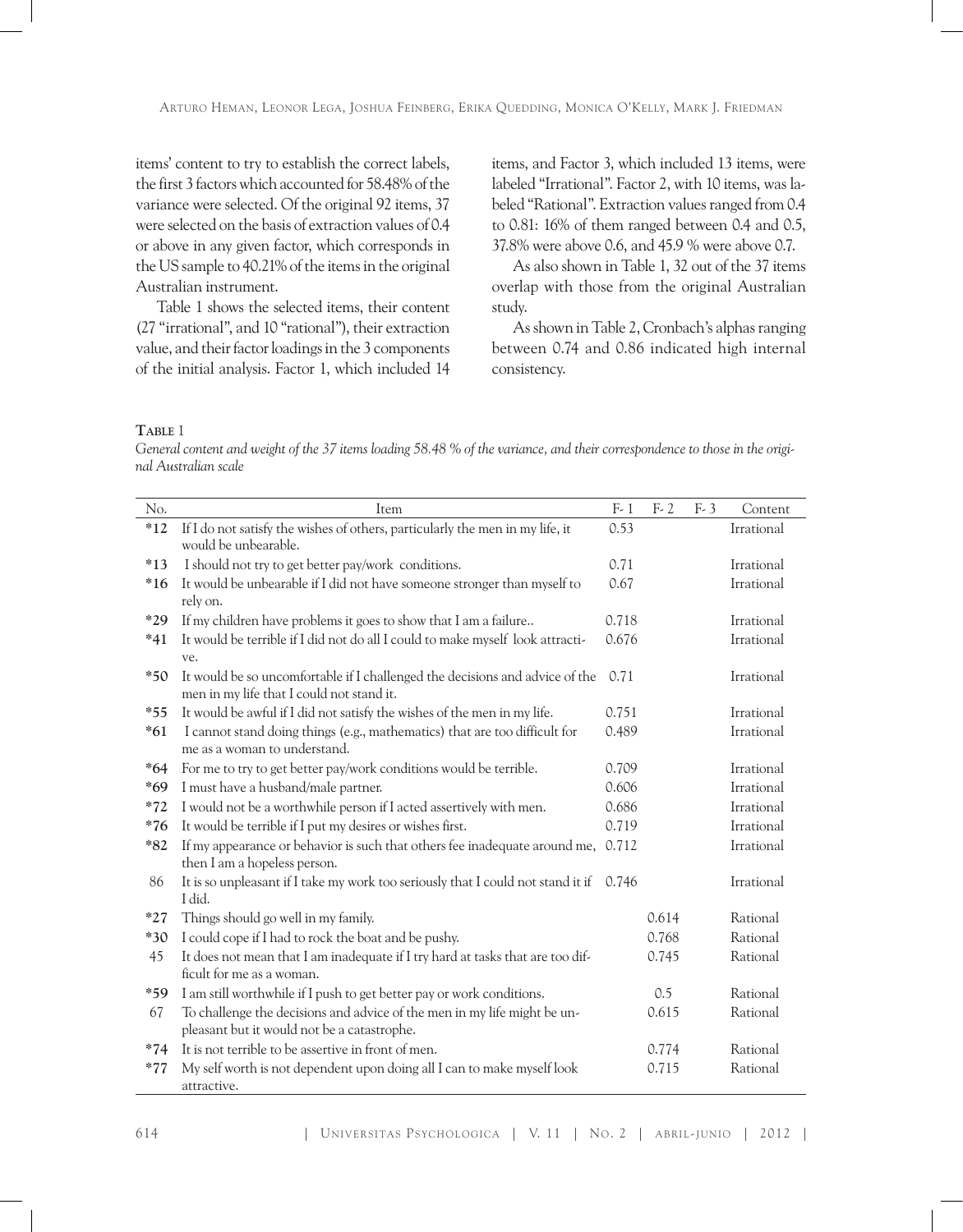| No.   | Item                                                                                                            | $F-1$ | $F-2$ | $F-3$ | Content          |
|-------|-----------------------------------------------------------------------------------------------------------------|-------|-------|-------|------------------|
| $*83$ | It would be unfortunate and disappointing if my children had problems but<br>I could stand it.                  |       | 0.683 |       | Rational         |
| $*84$ | As a woman it is all right if I strive to have senior positions at work.                                        |       | 0.661 |       | Rational         |
| $*87$ | If I did not keep the house well (i.e., clean, wash, and cook) it might be<br>unpleasant but not unbearable.    |       | 0.655 |       | Rational         |
| 11    | My appearance and behavior should not be such that others feel inadequa-<br>te around me.                       |       |       |       | 0.492 Irrational |
| $*15$ | I should act passively in front of men.                                                                         |       |       |       | 0.686 Irrational |
| $*26$ | As a woman it would be/is terrible to have a senior position at work.                                           |       |       | 0.595 | Irrational       |
| $*28$ | If I rock the boat or I'm too pushy it would be/is the worst thing in the<br>world.                             |       |       |       | 0.818 Irrational |
| $*31$ | It would be/is awful not to have a husband or male partner.                                                     |       |       | 0.663 | Irrational       |
| $*34$ | It would be/is unbearable not to have a husband/male partner.                                                   |       |       | 0.67  | Irrational       |
| 54    | If I put my desires or wishes first I am an unlikable person.                                                   |       |       | 0.717 | Irrational       |
| $*57$ | I could not tolerate having to push to get better pay or work conditions.                                       |       |       | 0.722 | Irrational       |
| $*63$ | If others at work are embarrassed or upset by how much I know it goes to<br>show that I am an unlikable person. |       |       |       | 0.754 Irrational |
| $*65$ | I am an unlikable person if I strive for senior positions at work.                                              |       |       | 0.408 | Irrational       |
| $*71$ | I must have someone stronger on whom I can rely.                                                                |       |       | 0.653 | Irrational       |
| $*75$ | I am a failure if I do not look after everyone else before myself.                                              |       |       | 0.711 | Irrational       |
| $*78$ | It would be terrible to care for myself before every one else is taken care of.                                 |       |       |       | 0.653 Irrational |

\* Items coincide with those in the 64 item scale developed in the original Australian study. Source: own work.

## **Table** 2

*Cronbach's alpha of the Components/Factors* 

| Factor                           | Cronbach's Alpha |
|----------------------------------|------------------|
| Factor 1. Irrationality          | 0.86             |
| Factor 2. Rationality            | 0.74             |
| Factor 3. Irrationality          | 0.8              |
| Factor 1, Factor 3 Irrationality | 0.91             |

Source: own work.

Since two of the components (Factor 1 and Factor 3) had "Irrationality" as content, and showed a high correlation of 0.80 between them (See Table 3), they were fused into a single factor, relabeled Factor 1: "Irrational", consisted of 27 irrational items. The Cronbach's alpha was 0.91 for the new Irrational factor. Factor 2, "Rational" consisting of 10 items, remained the same.

# **Table** 3

*Pearson's correlation coefficients among factors* 

|          | Factor 1     | Factor 2       | Factor 3 |  |
|----------|--------------|----------------|----------|--|
| Factor 1 | 1(0)         |                |          |  |
| Factor 2 | $r = 0.59**$ | 1.0            |          |  |
| Factor 3 | $r = 0.8**$  | $r = 0.481***$ | 1 ∩      |  |
|          |              |                |          |  |

 $*$   $p < 0.01$ .

Source: own work.

# **Discussion and Conclusions**

The high internal consistency of each of the two components (Factor 1 and Factor 2) on the US study, in which the items accounted for 58.48% of the variance, suggests that the US version of the OWBS is a reliable instrument for the measurement of women's irrational beliefs about traditional gender roles from an REBT perspective.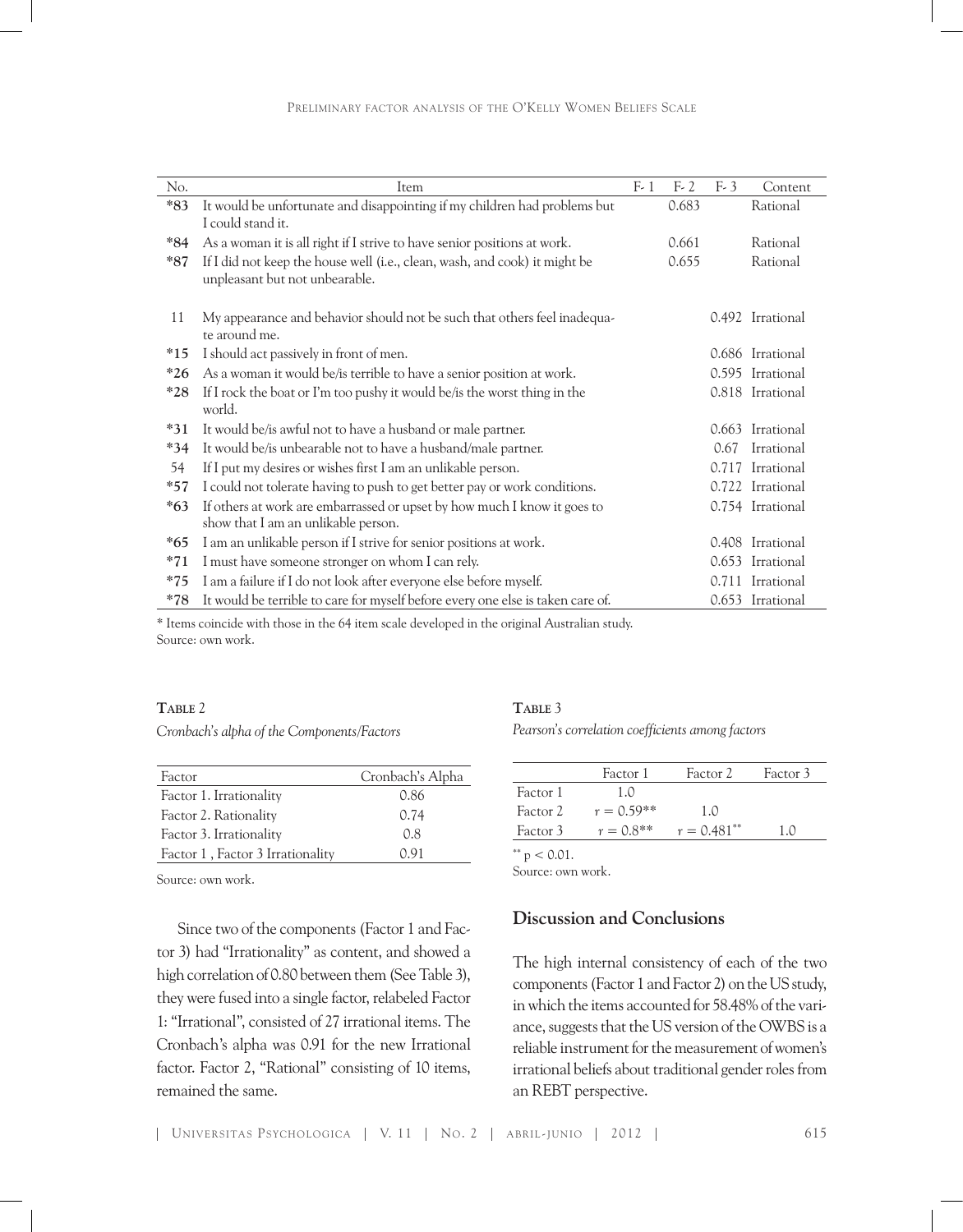These results were consistent with an REBT model, which holds that all sources of irrationality, including the irrational thought processes of Awfulzing, Low Frustration Tolerance, and Negative Self Rating are derived from a single factor; what Ellis labeled the "musts" and "shoulds", the Demands, or rigidity in the thought process of the individual. This is empirically supported by the results of the principal components analysis of the instrument, where, regardless of their particular content, all items loaded under the "Irrational" or the "Rational" Factors.

For example, items like "I am worthless without a child" that measured Negative Self Rating and others like "It would be unbearable to act assertively in front of men" that measured Low Frustration Tolerance, still reflected the underlying rigid, absolutistic demand that it "must" or "should" happen. This tendency is not reflected on the "Rational" items like "To challenge the decisions and advice of the men in my life might be unpleasant but it would not be a catastrophe".

In addition, principal component analysis in the Australian OWBS, where the originally rational items were reversed during the scoring procedure, showed a single component labeled "General Traditional Beliefs", which accounted for 18.2% of the variance. In the US study, items were scored without reversal, and the results loaded into two Factors: Irrational vs. Rational, which accounted for 58.48% of the variance. In either case, the results of both studies support the same theoretical assumption of REBT: There is an underlying irrational, absolutistic demand at the center of an individual's dysfunctional thought process.

Equivalence in meaning and measurement of concepts between the US version and the original Australian version is further suggested by a high correspondence between 32 out of the 37 items in the former version of the OWBS and those in the latter version: An overlap of 86.49%. Results to date in this preliminary study are promising suggesting that further exploration of the scale with a larger US sample would be fruitful, so valid cross-cultural comparisons in future studies could be made.

# **References**

- Bem, S. L. (1981). *Bem Sex Role Inventory.* Palo Alto: Consulting Psychologist Press.
- Bernard, M. E. (1990, June). *Validation of General Attitude and Belief Scale.* Paper presented at the meeting of the World Congress on Mental Health Counselling, Keystone, Colorado, USA.
- Brislin, R. (1973). *Cross-cultural research methods.* New York: Wiley.
- Burgess, P. M. (1986). *Belief systems and emotional disturbance: An evaluation of the rational-emotive model.*  Unpublished doctoral dissertation, University of Melbourne, Victoria, Australia.
- Burgess, P. (1990). Towards resolution of conceptual issues in the assessment of belief systems in Rational-Emotive Therapy. *Journal of Cognitive Psychotherapy, 4,* 171-184.
- Campbell, I. M. (1985). The psychology of homosexuality. In A. Ellis & M. E. Bernard (Eds.), *Clinical applications of rational-emotive therapy* (pp. 153-180). New York: Plenum.
- Choi, N., Faqua, D., & Newman, J. (2007). Hierarchical confirmatory factor analysis of the Bem Sex Role Inventory. *Educational and Psychological Measurement, 67,* 818-832.
- DiGiuseppe, R., Robin, M., Leaf, R., & Gormon, B. (1989, June-July). *A discriminative-validation and factor analysis of a measure of irrational/rational beliefs.*  Paper presented at a poster session of the World Congress of Cognitive Therapy in Oxford, England.
- Ellis, A. (1973). *Humanistic Psychotherapy: The rational emotive approach.* New York: McGraw-Hill.
- Ellis, A. (1977). *How to live with and without anger.* Secaucus, NJ: Citadel Press.
- Ellis, A. (1984). The essence if RET 1984. *Journal of Rational-Emotive Therapy, 2,* 19-25.
- Ellis, A. (1989). Comments on my critics. In M. E. Bernard & R. DiGiuseppe (Eds.), *Inside rationalemotive therapy* (pp. 199-233). San Diego, CA: Academic Press.
- Judd, C. M., Smith, E. R., & Kiddler, L. M. (1991). *Research methods in social relations.* Orlando, Fl: Harcourt Brace Javanovich.
- Larsen, K., & Long, E. (1988). Attitudes toward sex-roles: Traditional or egalitarian? *Sex Roles, 19,* 1-11.